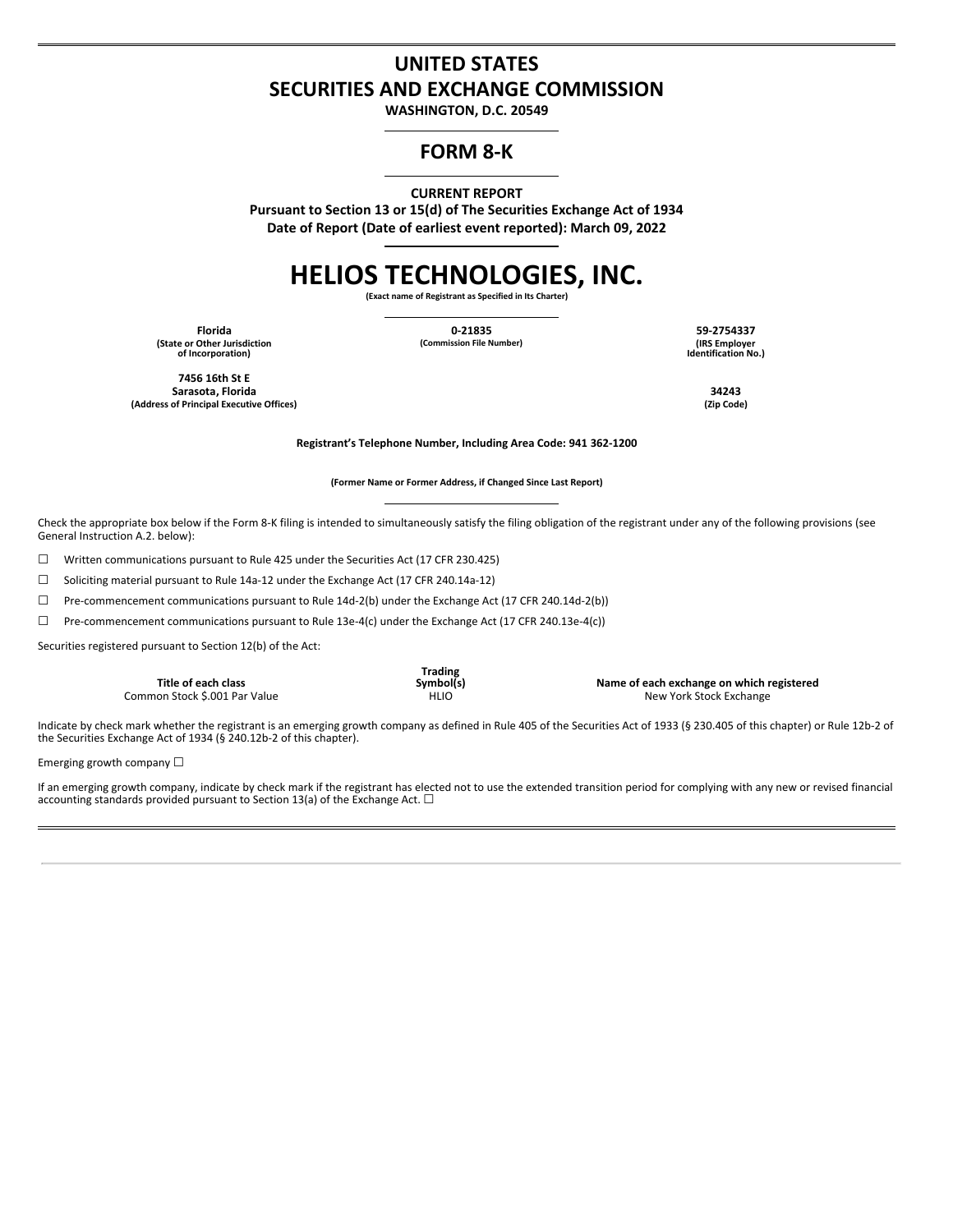#### Item 5.02 Departure of Directors or Certain Officers; Election of Directors; Appointment of Certain Officers; Compensatory Arrangements of Certain Officers.

On On March 9, 2022, Marc Bertoneche, a member of the Board of Directors (the "Board") of Helios Technologies, Inc. (the "Company") notified the Company of his decision to retire effective at the end of his current term, and will not stand for re-election at the 2022 Annual Meeting of Shareholders. He has served on Helios' Board of Directors since 2001. Mr. Bertoneche retirement is not a result of any disagreement with the Company.

On March 9, 2022, the Board of Directors of Helios Technologies, Inc. nominated Diana Sacchi to stand for election as a Director at the Company's 2022 Annual Meeting of Shareholders.

The press release announcing Mr. Bertoneche's retirement and Ms. Sacchi's nomination is attached hereto as Exhibit 99.1 and incorporated herein by reference.

#### **Item 9.01 Financial Statements and Exhibits.**

## (d)Exhibits

- 99.1 Press [release](#page-5-0) dated March 13, 2022
- 104 Cover Page Interactive Data File (embedded within the Inline XBRL document).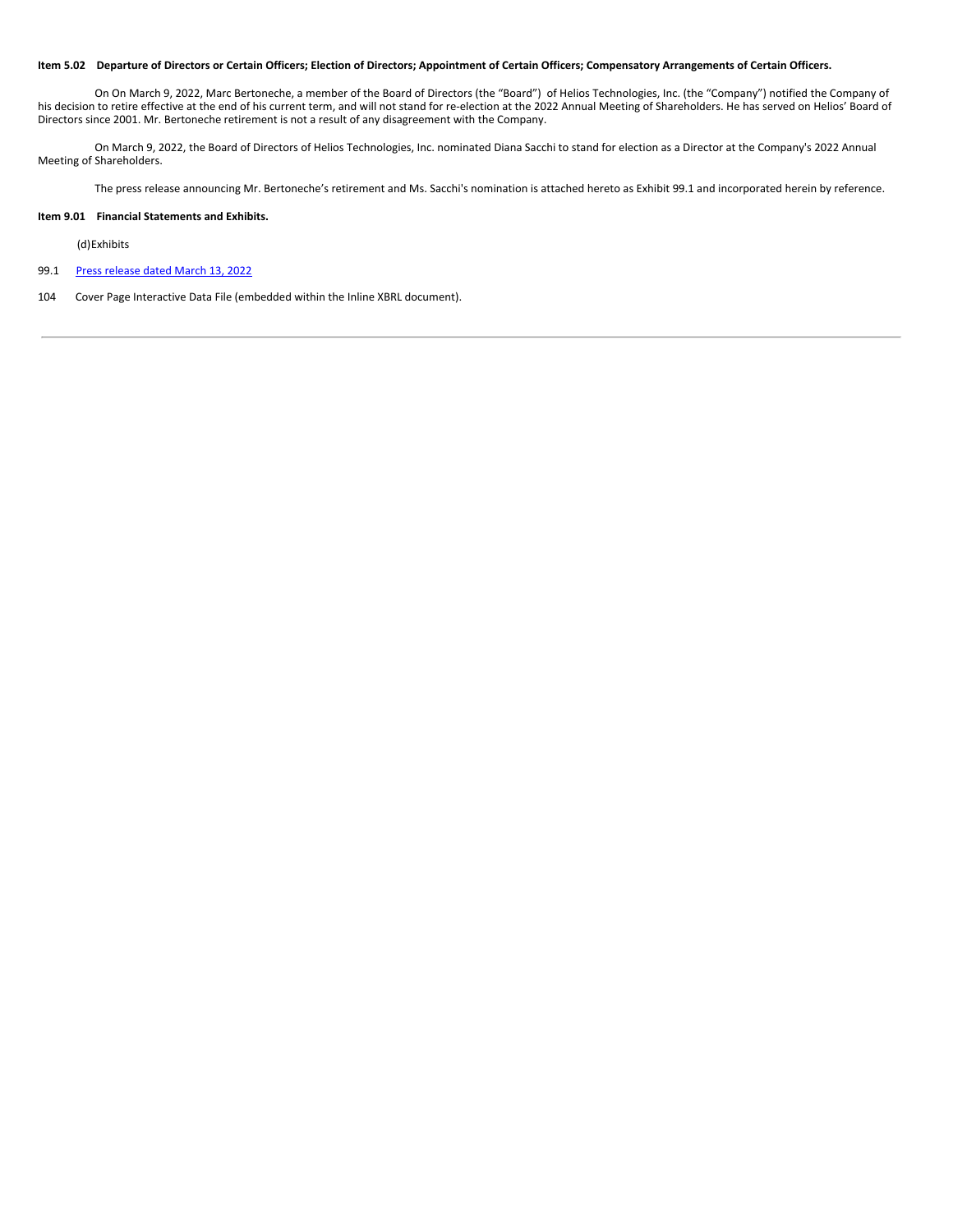## **SIGNATURE**

Pursuant to the requirements of the Securities Exchange Act of 1934, the registrant has duly caused this report to be signed on its behalf by the undersigned thereunto duly authorized.

HELIOS TECHNOLOGIES, INC.

Date: March 13, 2022 By: /s/ Tricia L. Fulton **Tricia L. Fulton Chief Financial Officer (Principal Financial and Accounting Officer)**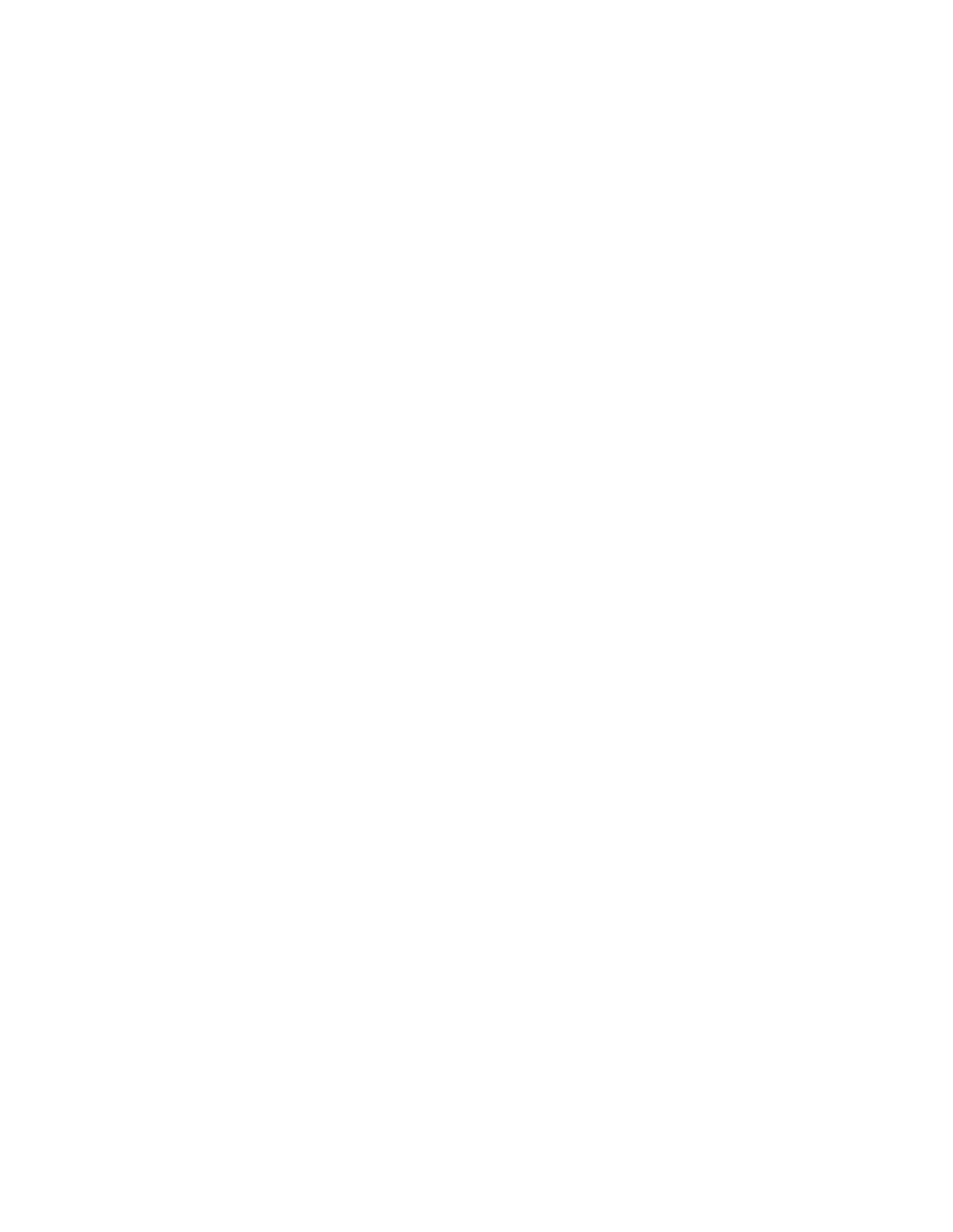

## FOR IMMEDIATE RELEASE

# Exhibit 99.1 **NEWS RELEASE**

# **Helios Technologies Nominates Diana Sacchi to Board of Directors**

*Also announces planned retirement of Marc Bertoneche, PhD*

SARASOTA, FL, March 14, 2022 - Helios Technologies, Inc. (NYSE: HLIO) ("Helios" or the "Company"), a global leader in highly engineered motion control and electronic controls technology for diverse end markets, announced today that the Board of Directors has nominated Diana Sacchi to stand for election as a Director at the Company's 2022 Annual Meeting. The Company also announced that Marc Bertoneche, PhD, plans to retire from the Board effective at the Annual Meeting and therefore will not seek nomination. He has served on Helios' Board of Directors since 2001.

Philippe Lemaitre, Chairman of the Board, commented, "The Board of Directors has a multi-year succession plan that enables a smooth transition as directors retire and an ability to further diversify our composition with the talent and skills we need in this ever changing world. Diana is a leader with exceptional global experience and has improved the effectiveness of a wide range of organizations, from multi-billion-dollar corporations to nonprofits serving a variety of sectors including manufacturing, cosmetics, electronics, pharmaceuticals, micro-finance and education. We believe she will be a valuable addition as Helios continues to grow through the successful execution of its augmented strategy."

He continued, "We also want to thank Marc for his many years of remarkable, dedicated service to the Company over the years. He has been instrumental through the years in driving progress and change and we are grateful for his thoughtful contributions through several phases of our history. We wish him all the best in his retirement."



Helios Technologies | 7456 16th St E| Sarasota, FL 34243 | 941-362-1200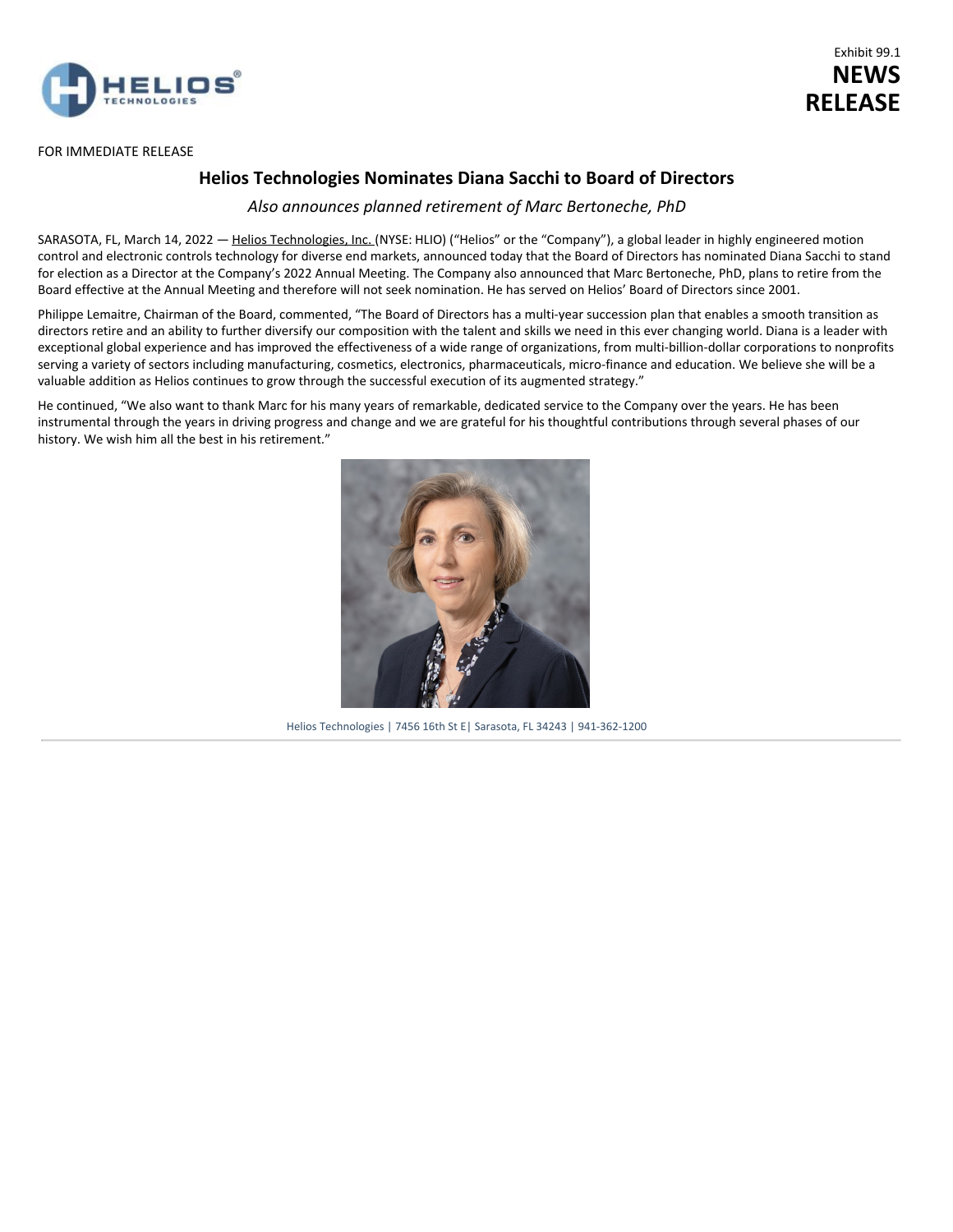<span id="page-5-0"></span>Ms. Sacchi brings more than 25+ years of global human resources expertise in addition to being an experienced leadership coach. She currently is the Chief Human Resources Officer at Grameen America, a non-profit micro-finance organization dedicated to helping entrepreneurial women living in poverty build businesses to enable financial mobility. Previously, Ms. Sacchi has served as the Executive Vice President & Chief Human Resources Officer at Welbilt, a global food services equipment manufacturer. She also served as Vice President of Human Resources North America for LG Electronics USA. Earlier in her career, Ms. Sacchi progressed through leadership roles in human resources at Avon Products, Bristol-Myers Squibb and the United Nations Development Program. Diana holds a B.A. in Psychology from Texas Woman's University and M.Ed. & MA in Psychological Counseling & Organizational Psychology from Columbia University. She is fluent in English, Spanish and Italian.

## **About Helios Technologies**

Helios Technologies is a global leader in highly engineered motion control and electronic controls technology for diverse end markets, including construction, material handling, agriculture, energy, recreational vehicles, marine, health, and wellness. Helios sells its products to customers in over 90 countries around the world. Its strategy for growth is to be the leading provider in niche markets, with premier products and solutions through innovative product development and acquisition. The Company has paid a cash dividend to its shareholders every quarter since becoming a public company in 1997. For more information please visit: www.heliostechnologies.com.

### **FORWARD-LOOKING INFORMATION**

This news release contains "forward-looking statements" within the meaning of Section 21E of the Securities Exchange Act of 1934. Forward-looking statements involve risks and uncertainties, and actual results may differ materially from those expressed or implied by such statements. They include statements regarding current expectations, estimates, forecasts, projections, our beliefs, and assumptions made by Helios Technologies, Inc. ("Helios" or the "Company"), its directors or its officers about the Company and the industry in which it operates, and assumptions made by management, and include among other items, (i) the Company's strategies regarding growth, including its intention to develop new products and make acquisitions; (ii) the effectiveness of creating the Center of Engineering Excellence; (iii) the Company's financing plans; (iv) trends affecting the Company's financial condition or results of operations; (v) the Company's ability to continue to control costs and to meet its liquidity and other financing needs; (vi) the declaration and payment of dividends; and (vii) the Company's ability to respond to changes in customer demand domestically and internationally, including as a result of standardization. In addition, we may make other written or oral statements, which constitute forward-looking statements, from time to time. Words such as "may," "expects," "projects," "anticipates," "intends," "plans," "believes," "seeks," "estimates," variations of such words, and similar expressions are intended to identify such forward-looking statements. Similarly, statements that describe our future plans, objectives or goals also are forward-looking statements. These statements are not quaranteeing future performance and are subject to a number of risks and uncertainties. Our actual results may differ materially from what is expressed or forecasted in such forward-looking statements, and undue reliance should not be placed on such statements. All forward-looking statements are made as of the date hereof, and we undertake no obligation to *update any forward-looking statements, whether as a result of new information, future events or otherwise.*

Factors that could cause the actual results to differ materially from what is expressed or forecasted in such forward-looking statements include, but are not limited to, (i) supply chain disruption and the potential inability to procure goods; (ii) conditions in the capital markets, including the interest rate environment and the availability of capital; (iii) inflation (including hyperinflation) or recession; (iv) changes in the competitive marketplace that could affect the Company's revenue and/or cost bases, such as increased competition, lack of qualified engineering, marketing, management or other personnel, and increased labor and raw *materials*

2